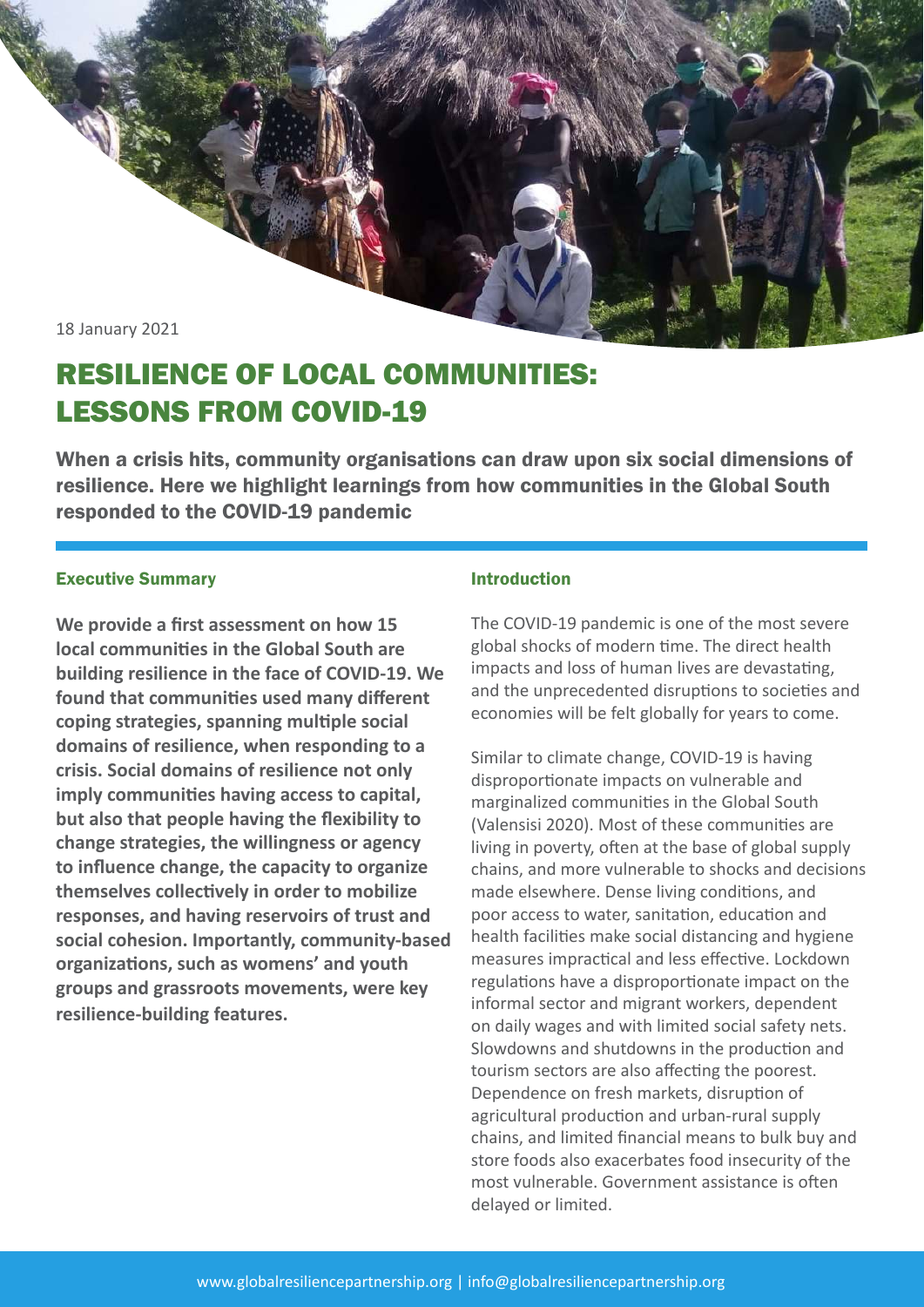As a response, we are seeing signs of local communities self-organizing and mobilizing sources of resilience in the face of COVID-19. Resilience is the capacity to live and develop with change, and absorb shocks and stresses (Folke et al. 2016). Research has identified six key social domains of resilience (Cinner and Barnes 2019), and these are:

(1) the **assets** (natural, physical, human, financial) that people can draw upon,

(2) the **flexibility** to change strategies,

(3) the ability for **social organization** to enable (or inhibit) cooperation, collective action, and knowledge sharing.

(4) **learning** to recognize and respond to change,

(5) **behavioural and cognitive factors** (e.g., risk attitudes, personal experience, social norms) that enable or constrain resilience, and

(6) the **agency** to determine whether to change or not.

Despite substantial interest and ongoing investment by local and national governments, non-governmental organizations and development agencies to bolster the resilience of local communities, it is unclear which domains should be prioritized in policies and programmes. A key reason is that most previous studies have focused on a single social domain of resilience, rather than simultaneously examining all six domains.

#### This brief builds on the Voices from the Frontline

(VFL) initiative, which supports communities across the globe to share their stories on the challenges of and the responses to the pandemic. We provide a first assessment on how many of these communities are building resilience in the face of COVID-19, with a specific focus on the domains of social resilience that they are drawing on. The findings in this brief are targeted at a broad number of actors (e.g., investors, businesses, development agencies, philanthropists, NGOs) working in vulnerable regions, Small Island Developing States (SIDS), and Least Developed Countries (LDCs) with the aim to shine a light on how programmes and policies can help bolster the social resilience of these communities organizations in the future.

# Research overview and results

This study analysed a series of semi-structured interviews carried out with 15 community leaders and representatives from 15 communities around the world. The interview framework was collectively produced by the International Center for Climate Change and Adaptation (ICCCAD), the International Institute for Environment and Development (IIED), the Climate Development Knowledge Network (CDKN), Huairou Commission and the Global Resilience Partnership (GRP). The framework was designed to create an evidence base of communityled responses to COVID-19. The research team coded the interview responses based on the six key social domains of resilience – assets, flexibility, social organization, learning, behavioural and cognitive factor, and agency. Each was broken down into different indicators. A simple qualitative content analysis was used to identify key patterns emerging from the responses.

Results show that half of the communities drew on all social domains of resilience when responding to the COVID-19 crisis, with all communities mobilizing at least four domains.

Communities used a broad diversity of natural, physical, human, and financial **assets** when responding to COVID-19. Physical assets, such as information and communication technologies (ICTs) provided quick access to news, helped community leaders raise awareness about COVID-19 and facilitated connections with vulnerable community members in need of food materials and other response actions. Financial assets mainly involved individual and communal cash savings, in conjunction with remittances and donations from organisations. The use of existing knowledge, skills and experiences to make materials, for example, detergents and masks, showcases how communities mobilized human assets. Some community members used their communication and other skills to raise awareness of COVID-19 in communities. Natural assets included land suitable for agriculture that was vital to produce food locally.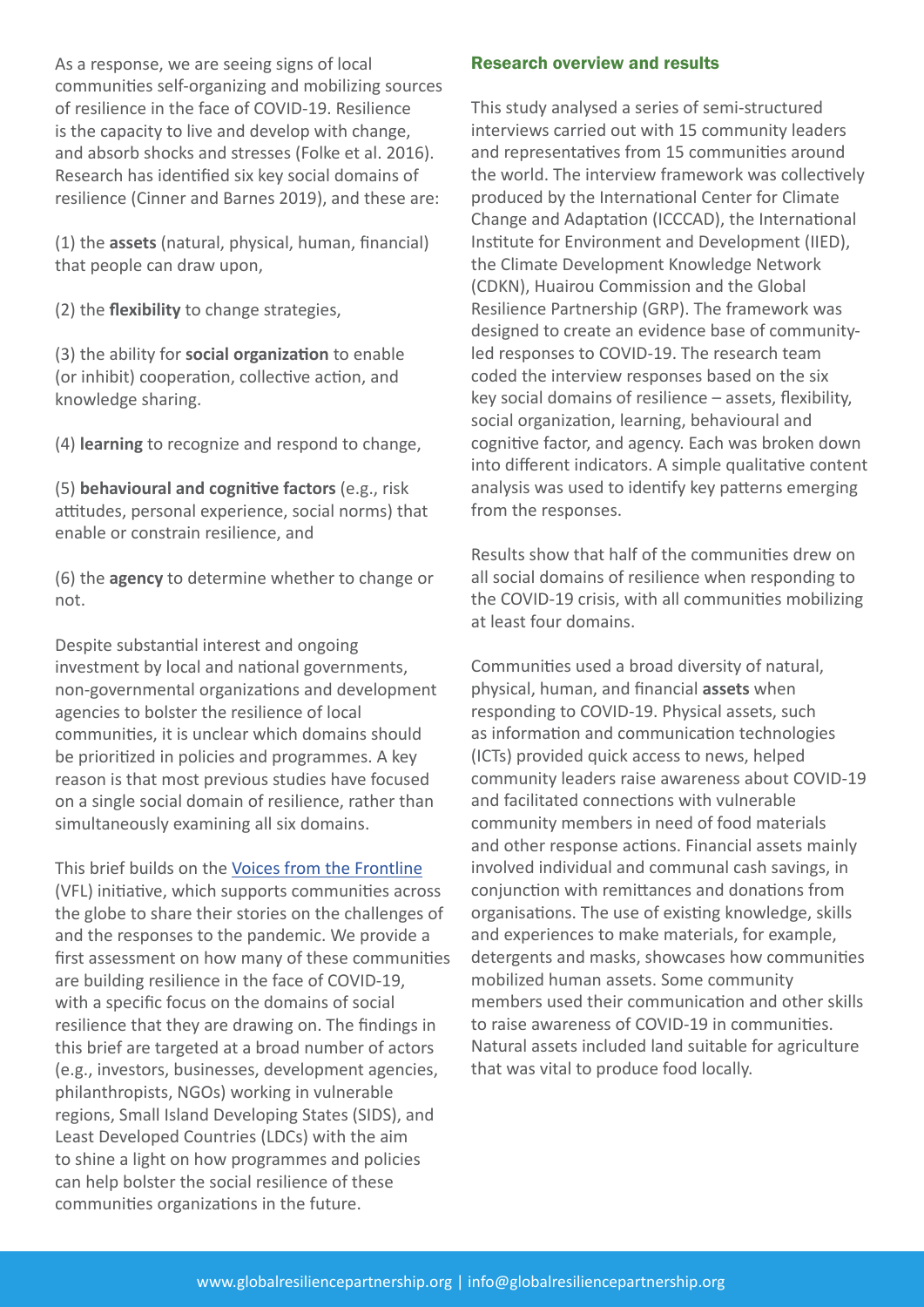

*The 15 communities are located in nine countries highlighted in blue: Gambia, South Africa, Zimbabwe, Kenya, India, Nepal, Bangladesh, Solomon Islands, and Fiji.* 

**Flexibility** was mainly exhibited through livelihood diversification, the migration of community members from urban to rural settings, and the adjustment of cultural and social norms. Many communities also reported a quick adjustment to online communication, and working virtually from home.

The ability for **social organization** and collective action was a critical social domain of resilience in the face of COVID-19. Results show that women's and youth groups, church networks, and good community leadership provided vital platforms for sharing resources, such as food and cash donations, providing homes for the homeless, and adhering to COVID-19 restrictions. These social networks also maintained community bonds and unity.

**Learning** was mainly mobilized through the creation of group trainings, education and information campaigns. Also, some communities indicated that some individuals used the lockdown to learn new skills, such as making detergents, which were later translated into community businesses.

Some **behavioural factors**, such as drawing on experiences from previous humanitarian crises to respond to COVID-19, were key sources of resilience in many communities. However, in some cases, certain behaviours such as the stigmatization of individuals and families, and myths and misinformation about COVID-19, proved to be barriers to resilience.

**Agency** (the ability to have free choice when responding to change) was the most difficult domain to assess in these circumstances. However, it was clear that the active involvement of women and youth in designing and implementing various response actions provided clear benefits. Women's and youth groups spearheaded effective responses, such as supporting communities to acquire food and financial resources, implementing community awareness and information management to shape community perception and prevention of the infections from outside their communities. They were also involved in building and maintaining social networks within communities.